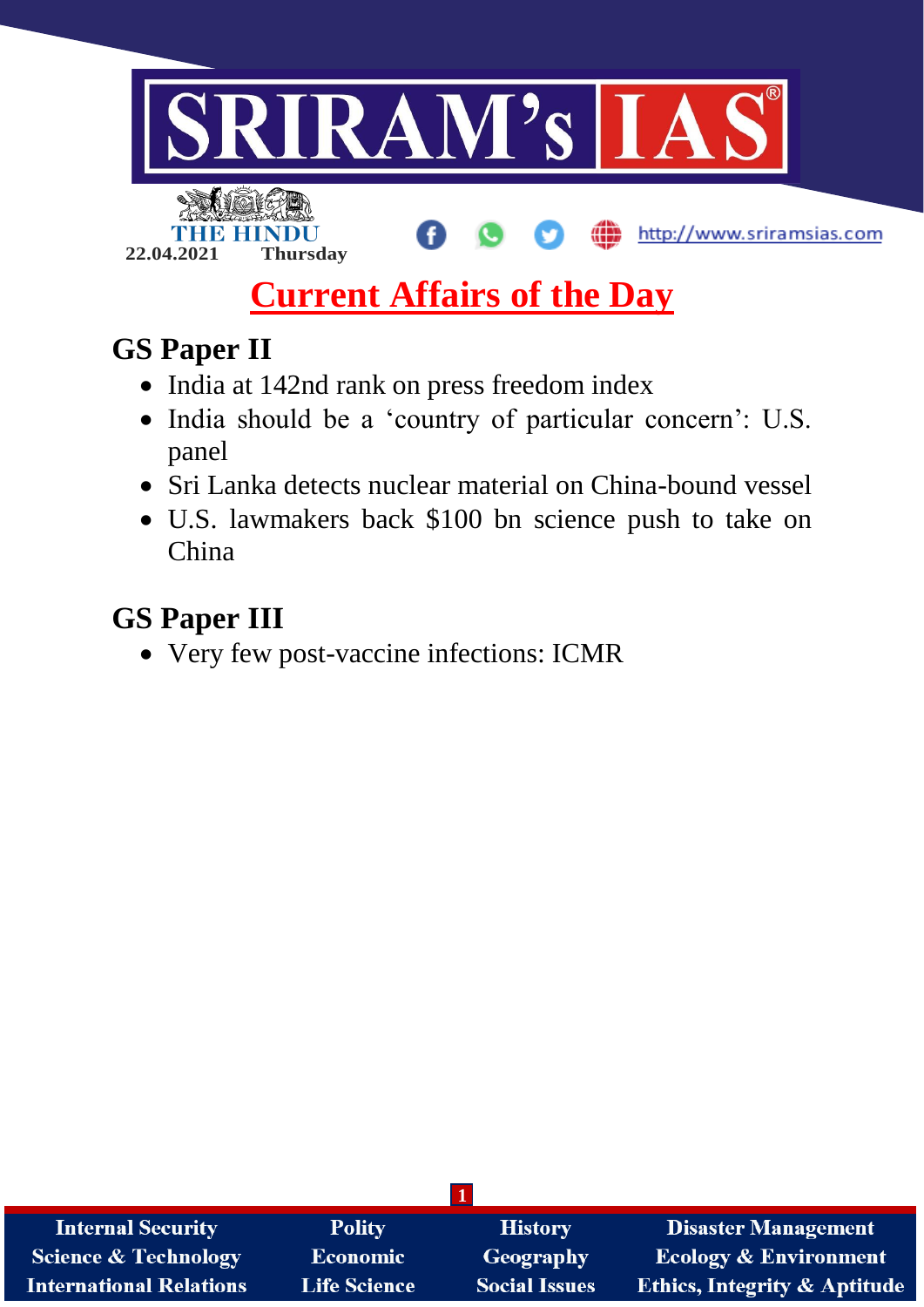

The World Press Freedom Index, 2021, produced by Reporters Without Borders (RSF), a French non-governmental organisation, has again ranked India at 142nd out of 180 countries. This is despite the fact that for a yea an index monitoring cell worked to improve the rankings.

#### **Highlights:**

- 1. In 2016, India's rank was 133, which has steadily climbed down to 142 in 2020.
- 2. The RSF report says India is one of the world's most dangerous countries for journalists trying to do their job properly. They are exposed to every kind of attack, even police violence against reporters, ambushes by political activists, and reprisals instigated by criminal groups or corrupt local officials.
- 3. Last year, fearing such an adverse assessment, the cell was set up in 18 Ministries to find ways to improve the position on 32 international indices. The Information and Broadcasting Ministry was delegated to look at the freedom of press index.
- 4. The RSF representatives questioned the Internet ban in Jammu and Kashmir from August 5, 2019, which went on for nearly a year.

### **India should be a 'country of particular concern': U.S. panel**

The U.S. Commission on International Religious Freedom (USCIRF), an independent bipartisan commission, has recommended for the second year in a row that the State Department put India on a list ('Countries of Particular Concern' or CPCs) for the worst violations of religious freedoms in 2020.

#### **Highlights:**

- 1. The USCISRF recommended that the administration impose targeted sanctions on Indian individuals and entities for "severe violations of religious freedom".
- 2. A second recommendation was for the administration to promote inter-faith dialogue and the rights of all communities at bilateral and multilateral forums such as the ministerial of the Quadrilateral [the Quad].

| <b>Internal Security</b>        | <b>Polity</b>       | <b>History</b>       | <b>Disaster Management</b>              |  |  |  |
|---------------------------------|---------------------|----------------------|-----------------------------------------|--|--|--|
| <b>Science &amp; Technology</b> | <b>Economic</b>     | Geography            | <b>Ecology &amp; Environment</b>        |  |  |  |
| <b>International Relations</b>  | <b>Life Science</b> | <b>Social Issues</b> | <b>Ethics, Integrity &amp; Aptitude</b> |  |  |  |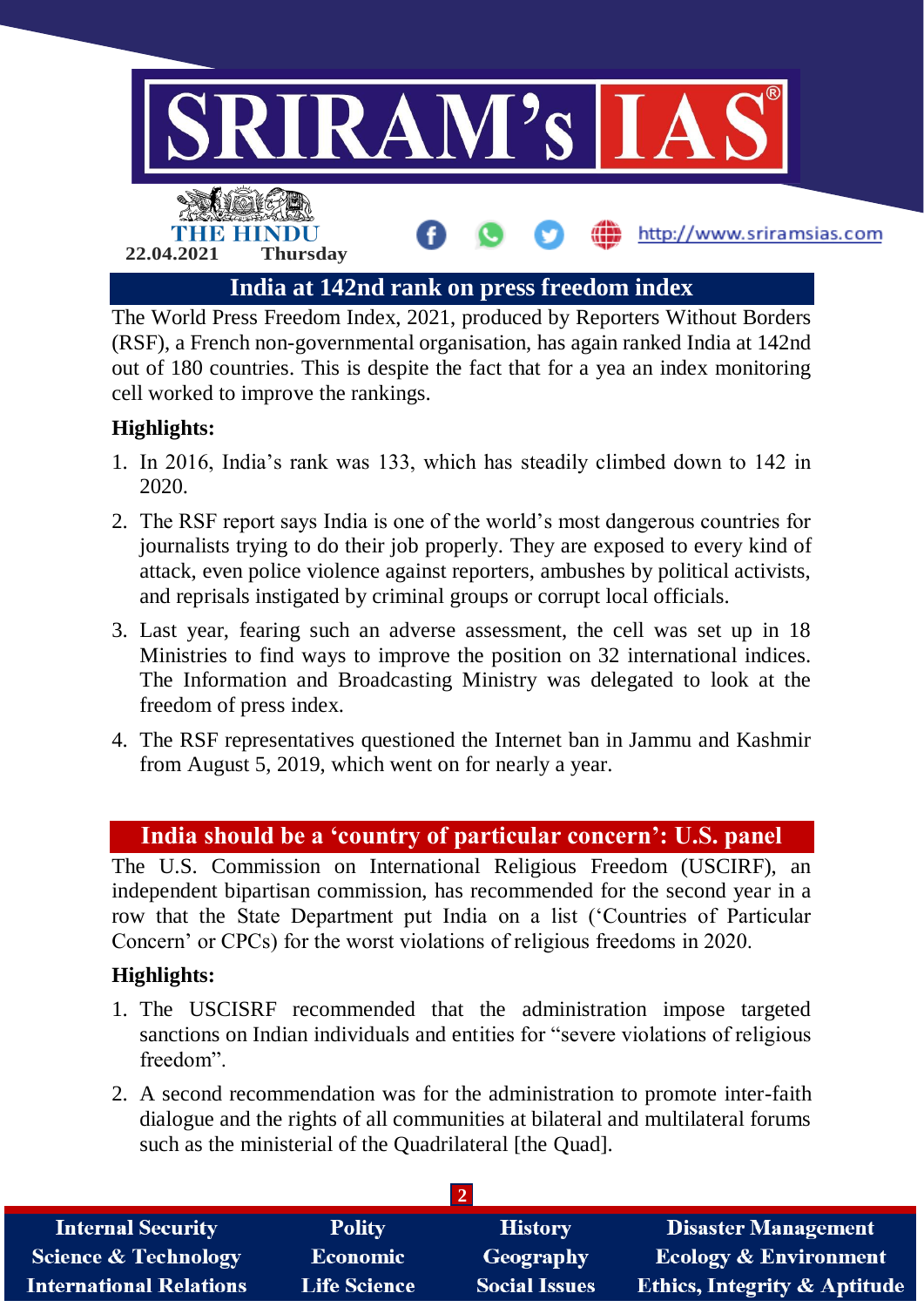

- 3. Another recommendation was to raise issues in the U.S.-India bilateral space, such as by hosting hearings, writing letters and constituting Congressional delegations.
- 4. The USCIRF recommendations are non-binding and the Trump administration had rejected the USCIRF recommendation to designate India a CPC last year.
- 5. The key concerns of the 2021 report include the Citizenship (Amendment) Act and the National Register of Citizens (NRC).
- 6. Efforts to prohibit interfaith marriage such as those in Uttar Pradesh and Madhya Pradesh — are also highlighted as a concern.
- 7. In an apparent reference to the Tablighi Jamaat Markaz in March 2020, the USCIRF says, "At the beginning of the COVID-19 pandemic, disinformation and hateful rhetoric — including from government officials — often targeted religious minorities, continuing familiar patterns."

#### **Sri Lanka detects nuclear material on China-bound vessel**

Sri Lanka on Tuesday detected radioactive material on a China-bound vessel berthed at the southern Hambantota Port. The vessel has been asked to leave the Port, according to officials, as the shipping company failed to obtain prior clearance for "dangerous cargo", as per Sri Lankan law.

#### **Highlights:**

The vessel was found to be carrying uranium hexafluoride, which is classified under "dangerous cargo", according to officials. Uranium hexachloride is nuclear material that is commonly transported from one country to another.

## **U.S. lawmakers back \$100 bn science push to take on China**

A bipartisan group of U.S. lawmakers on Wednesday introduced legislation calling for \$100 billion in government spending over five years on basic and advanced technology research and science in the face of rising pressure from China.

#### **High Tech race:**

1. The measure would also authorise \$10 billion to designate at least 10 technology hubs and create a supply chain crisis response programme.

| <b>Internal Security</b>        | <b>Polity</b>       | <b>History</b>       | <b>Disaster Management</b>              |  |  |  |
|---------------------------------|---------------------|----------------------|-----------------------------------------|--|--|--|
| <b>Science &amp; Technology</b> | <b>Economic</b>     | Geography            | <b>Ecology &amp; Environment</b>        |  |  |  |
| <b>International Relations</b>  | <b>Life Science</b> | <b>Social Issues</b> | <b>Ethics, Integrity &amp; Aptitude</b> |  |  |  |